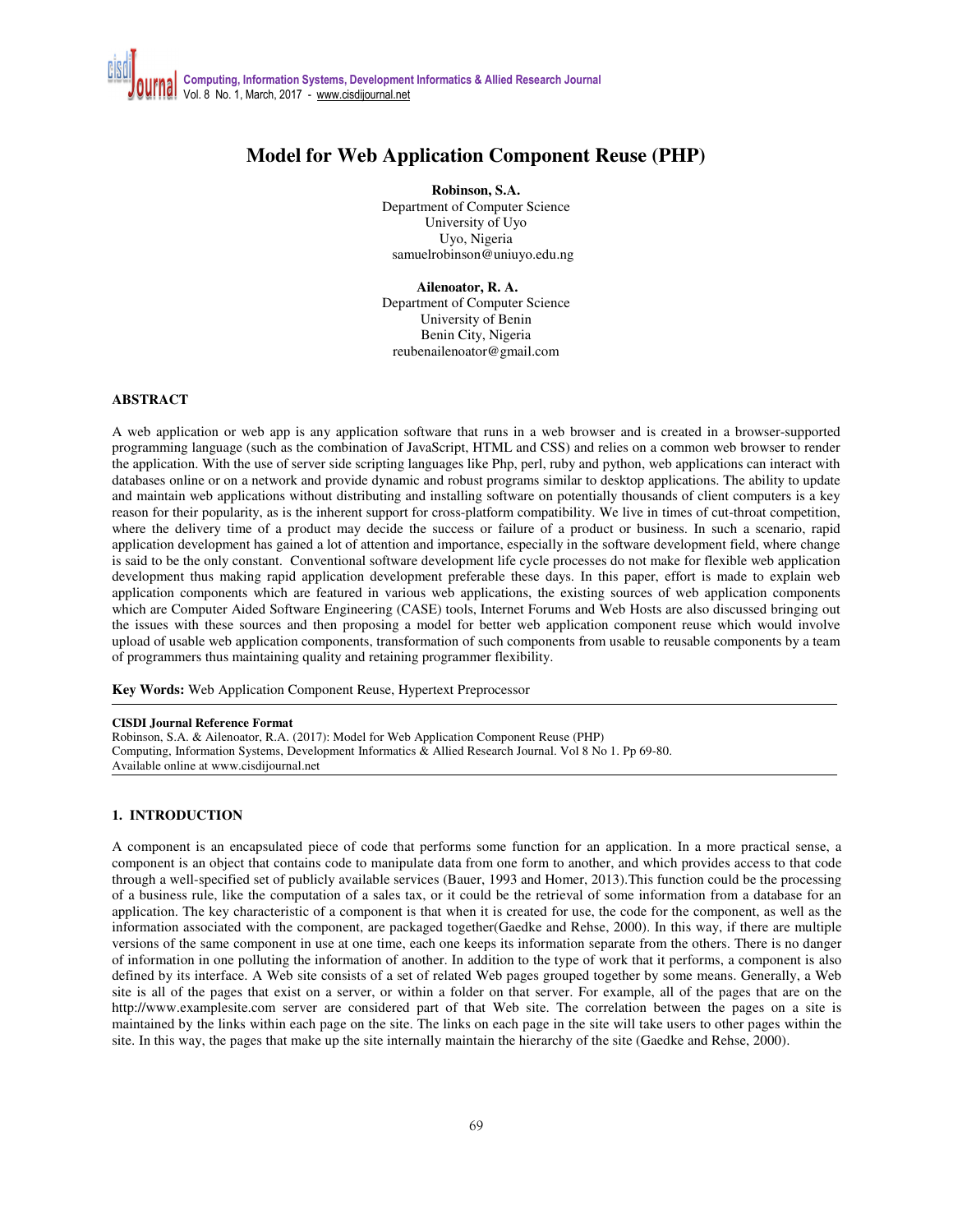

These pages are still subject to the restriction of the Web server architecture, in that the server does not maintain information about the series of requests from a particular client. So while this related set of Web pages that make up a Web site are beginning to look more like an application, there are still some missing components. Web Applications are applications in the traditional sense, -in that they provide a service to the user of the application. They are different in the way that they are created as well as in the components that make them up. A traditional application requires a special set of files during development, but distributes different outputs.

### **2. REVIEWED OF RELATED WORKS**

Web applications evolved from Web sites or Web systems. The first Web sites, created by Tim Berners-Lee while at CERN (the European Laboratory for Particle Physics), formed a distributed hypermedia system that enabled researchers to have access to documents and information published by fellow researchers, directly from their computers (Schwabe, 2001). Documents were accessed and viewed with a piece of software called a browser, a software application that runs on a client computer (Homer, 2013). With a browser, the user can request documents from other computers on the network and render those documents on the user's display.

To view a document, the user must start the browser and enter the name of the document and the name of the host computer where it can be found. The browser sends a request for the document to the host computer. The request is handled by a software application called a Web server, an application usually run as a service, or daemon that monitors network activity on a special port, usually port 80. The browser sends a specially formatted request for a document (Web page) to the Web server through this network port. The Web server receives the request, locates the document on its local file system, and sends it back to the browser.

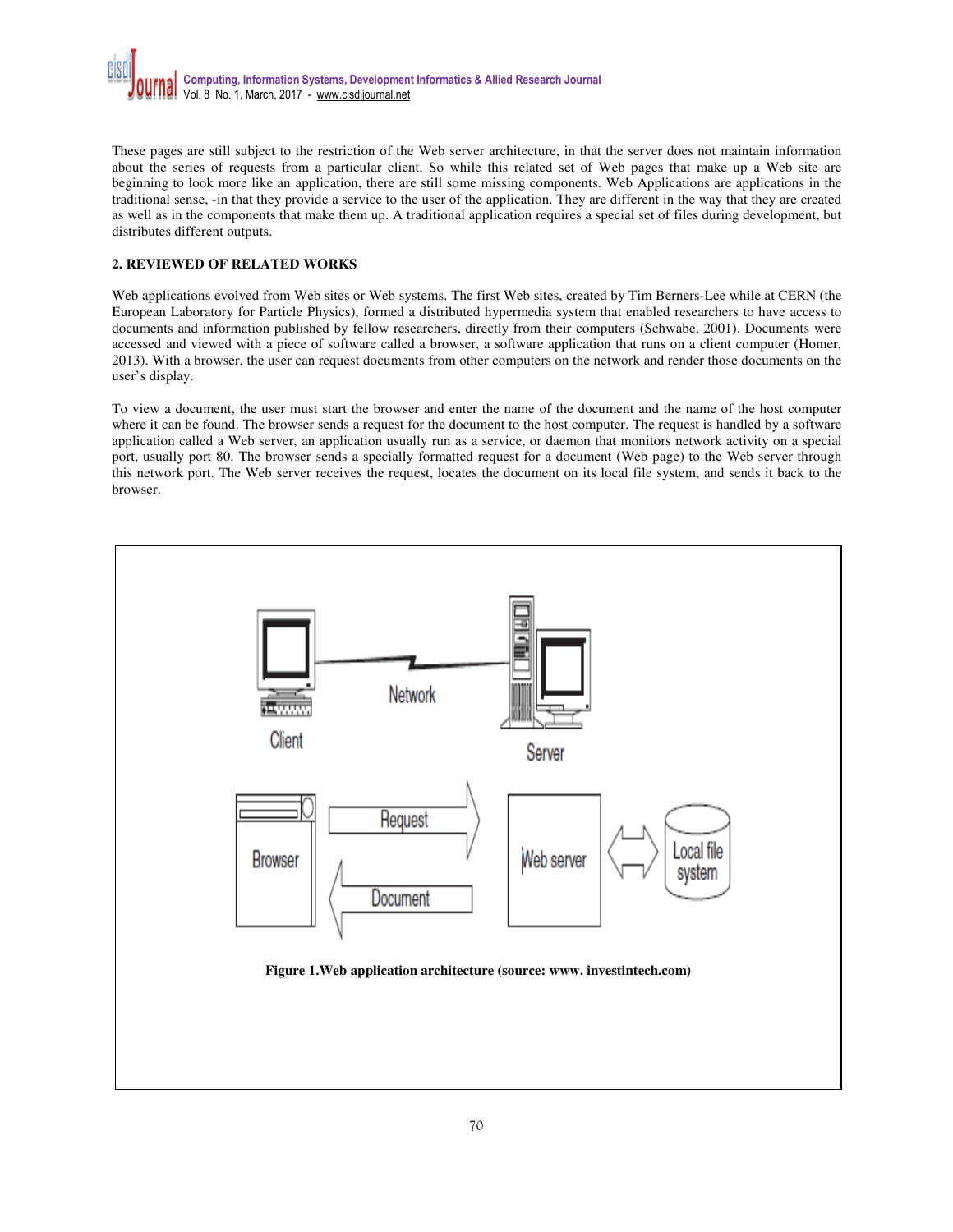### **2.1 Web Applications Vs Web Sites**

A standard website is generally content-centric (Bauer, 1993). That means it focuses on providing the web user with information, generally in a static layout with static links to other pages filled with static content. In a nutshell, there's not much to do aside from read each page. A web application means there is more to be done. It means some task can be accomplished, a goal can be attained or some expectation can be met. That is all rather esoteric so let's delve further into it with some sort of an example (Schwabe, 2001).

### **2.2 Hypertext Preprocessor PHP**

PHP is a server-side scripting language designed for web development but also used as a general-purpose programming language. As of January 2013, PHP was installed on more than 240 million websites (39% of those sampled) and 2.1 million web servers. Originally created by RasmusLerdorf in 1994, the reference implementation of PHP (the Zend Engine) is now produced by The PHP Group. While PHP originally stood for Personal Home Page,it now stands for PHP Hypertext Preprocessor, which is a recursive acronym (Homer, 2013).

PHP code can be simply mixed with HTML code, or it can be used in combination with various templating engines and web frameworks. PHP code is usually processed by a PHP interpreter, which is usually implemented as a web server's native module or a Common Gateway Interface (CGI) executable.

- PHP is a widely-used, open source scripting language. PHP scripts are executed on the server. PHP costs nothing, it is free to download and use. PHP is an amazing and popular language.
- It is powerful enough to be at the core of the biggest blogging system on the web (WordPress)
- It is deep enough to run the largest social network (Facebook)
- It is also easy enough to be a beginner's first server side language!

### **2.3 Usability Vs Reusablity in Web Applications**

Most web applications developed in php have usable components which are coded by the programmer to suit the specific function required (Tramontana, 2009). The components used which are present in other web applications are customized only. Usable codes in php are fully adapted to the web application being developed. Such usable codes would contain specific variable names. Consider the code segment below:

<?php \$sql = "select \* from users where username = '\$\_POST[user]' "; ?>

### **Code segment 2.1 Usable Code Segment**

The code above checks a database for a user using the username stored in the variable named \$\_POST[user]. Reusability would ensure that if this code is called, the programmer needs not know the details of the code before he uses it. A reusable code would then have generic names and extra lines of code to create dynamism. The reusable code format for the above code would thus be:  $\langle$ ?php

\$username = \$\_POST['username']; //change to username textbox  $\gamma = \gamma$  is sql = "select \* from users where username = ' $\gamma$ username' ";

#### ?> **Code segment**

# **Reusable Code Segment**

In the above code, an extra line of code was added to ensure that the variable is dynamic and comment was added to make it readable. The entire programmer needs to do when reusing this code is change the source of value of the variable to suit the new application.

It is worthy to note that reusability increases the lines of code and requires the use of more general terms as it aims for reuse.

### **2.4 Types Of Web Application Component Reuse**

In software engineering, there are three types of reuse: Application System Reuse which involves reusing an entire application by incorporation of one application inside another (COTS reuse)development of application families (e.g. MS Office); Component Reuse which involves the use of components (e.g. subsystems or single objects) of one application reused in another application and Function Reuse which means reusing software components that implement a single well-defined function (Griffiths, 2013).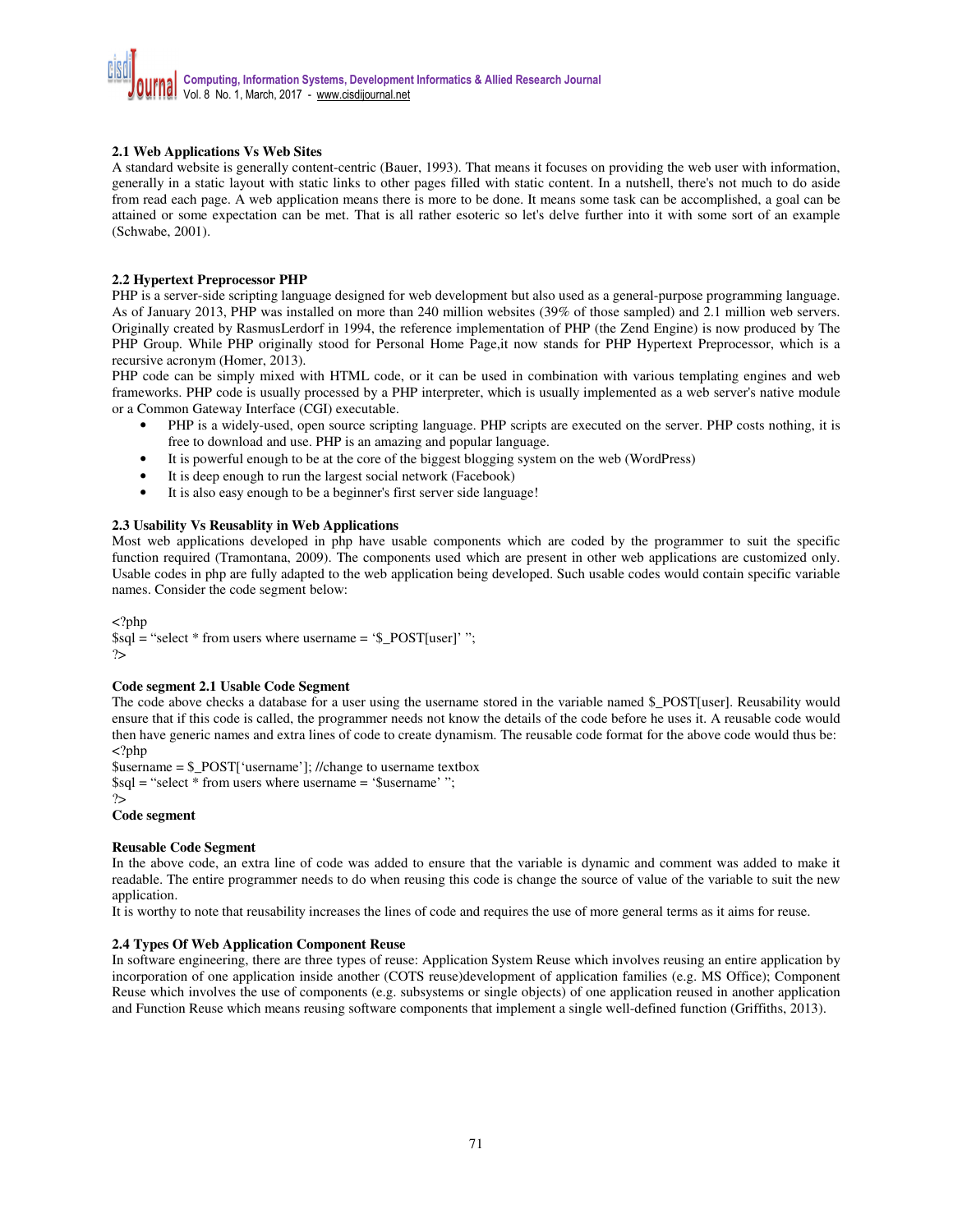### **2.5 Preparing Web Application Components for Reusability**

In order to make components reusable, certain steps need to be taken. The first step would be to remove hard coding in components and make variables dynamic. Another requirement is the translation from procedural to object oriented programming. Security and robustness features should also be added to make the code meet the test of time in terms of quality and productivity. Documentation and testing are also important to make programmers understand the usage of the reusable components. The following sections discuss more on these preparation steps.

### **2.6 Procedural Vs Object Oriented Programming**

PHP has support for both procedural and object oriented programming. This creates flexibility for programmers especially when scripts need to be mixed up with html codes but using procedural programming paradigm has been found to limit code reusability. Object oriented programming in php is best suited for building reusable components since it supports code re-use, portability, structure, meaning, control, separation of responsibility, time and reduces dependencies. It is worthy to note that object oriented programming does not affect the functionality of the produced web application but is focused more on the reusability of components (Hayes, 2008 and Quaint, 2014).

### **2.7 Making PhP Code Reusable**

No one likes to write similar code over and over again and whenever one writes code one of the aims should be to avoid any repetition. Not only does it mean that writing more code could be avoided, but it'll help to make applications more efficient.PHP is well geared to enable you to do this by giving you the ability to create functions and classes, and there are a few simple things you can do to help you make your code more reusable.

### **2.8 Removing Hardcoding from Variable Names**

In choosing variable names, many programmers make the repeated mistake of using hardcoded names. An example is in a developed a class which gets information from a social network account, and somewhere the programmer will need to send the social network an identifier for an account. Somewhere in the class will be a variable that defines that ID. Instead of having something like:

```
private $identifier = 'some_unique_identifier'; 
In order not to hardcode variables, it is preferable to use the code below: 
private $identifier = null; 
public function set_identifier($id = null) 
{ 
if(!is_null($id)) 
   { 
     $this ->identifier = $id:
   }
```

```
}
```
# **2.9 Issues with Forums**

One issue with forum is the lack of proper coordination of content. Code uploaded in forums often lack coordination and as such could be guess work or a try and error approach. Most codes uploaded are also mostly procedural giving a quick way out. The codes also lack security and robustness in most cases. A major issue is the lack of complete components or whole reusable systems since it is simply a forum for interaction among programmers. Internet forums have the following problems:

- Opens programmers up to hackers, spammers and predators. This could be of a very damaging effect to web applications developed with components gotten from such forums.
- Creating a successful forum is exhausting because the forum-master must present all the topics for discussion on a continuous basis for months, and the topics have to be interesting so that people start commenting. This means that the forum-master must also make sure that what is being posted is not spam and non-sense (all time-consuming aspects). Otherwise, all of the work and hard efforts will go to waste.
- Administrators can edit people's code, and they can ban/mute people if they put some ideas with which they don't feel comfortable with, even if the ideas may be useful and true to others. This would limit the amount of reusable code components that can be placed in such forums.
- People may give up posting due to the responses lacking body language, taking much longer to propose than verbal conversations, and being misleading and useless.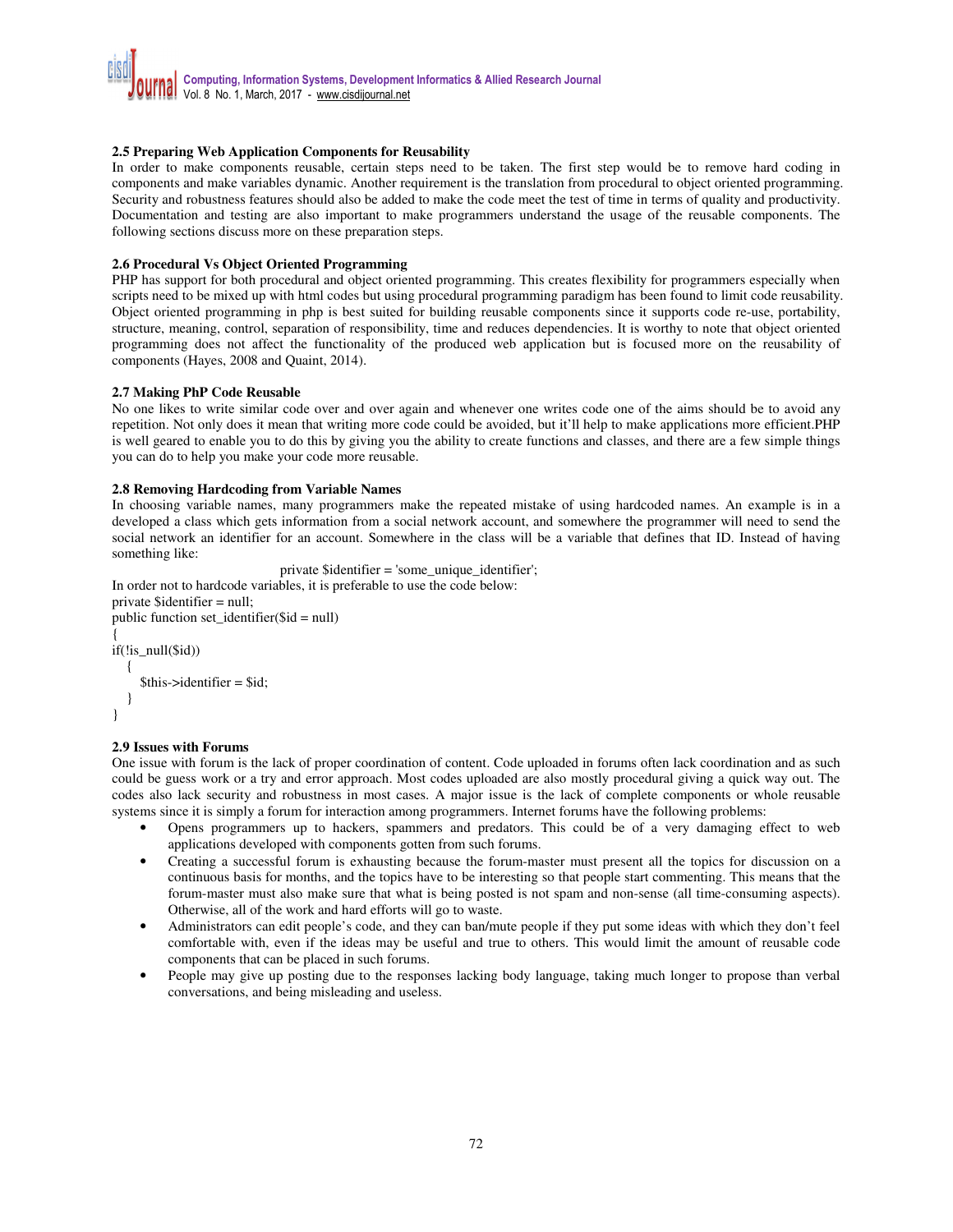# **3. OUR APPROACH**

Considering the problems with the existing methods discussed, we present a model that would help in making code reusability in PHP web applications more effective. This model is designed with a view to enable flexibility on the part of programmers while building web applications rapidly using PHP. This model would present programmers with reusable component on request which could be adjusted to suit development. In this model usable PHP web application components would be submitted to the internet site repository. The usable codes would then be translated from procedural to object oriented format if not already so. When programmers would request these reusable components, they are then given from the site and could make use of those components in their development.

This model would allow for programmer flexibility as he has full access to the components unlike when using CASE tools which build the entire system following specified formats. The programmer may choose to modify codes depending on need and would better create a dynamic system. This model would enhance standard in web applications and make them more secure and robust as these features would be added to usable components while transforming them to reusable components. Components of web application fully reusable could be channeled using this model to programmers requesting them.

### **3.1 Research Methodology**

In carrying out this research, a case study was chosen - PHP which is a popular server side scripting language and also a general purpose programming language. Code segments, files and whole software systems built using PHP in areas of medicine, social networks, management systems and fuzzy logic systems were collected and examined with a view to identifying usable components. These usable components discovered such as login component, video select, file download, web cam view, database manipulation and sign-out components were converted from usable to reusable components by adding robustness, security, documentation, removing hard coded variables and statements and transforming procedural to object oriented programming paradigm which is supported by PHP.

Observations were made during practical deployment of these reusable components and the findings were noted. CASE tools and forums were also examined with a view to finding flexibility and security properties as they also serve as sources of PHP components. A model was proposed to marry the patterns of transformation and the overall architecture of getting usable components and making them reusable and available to PHP programmers.

The summary of steps in using this centralized model are presented below:

- Identifying usable Components
- Upload usable components on centralized system
- Transform components from usable to reusable adding all required features
- Make component available for download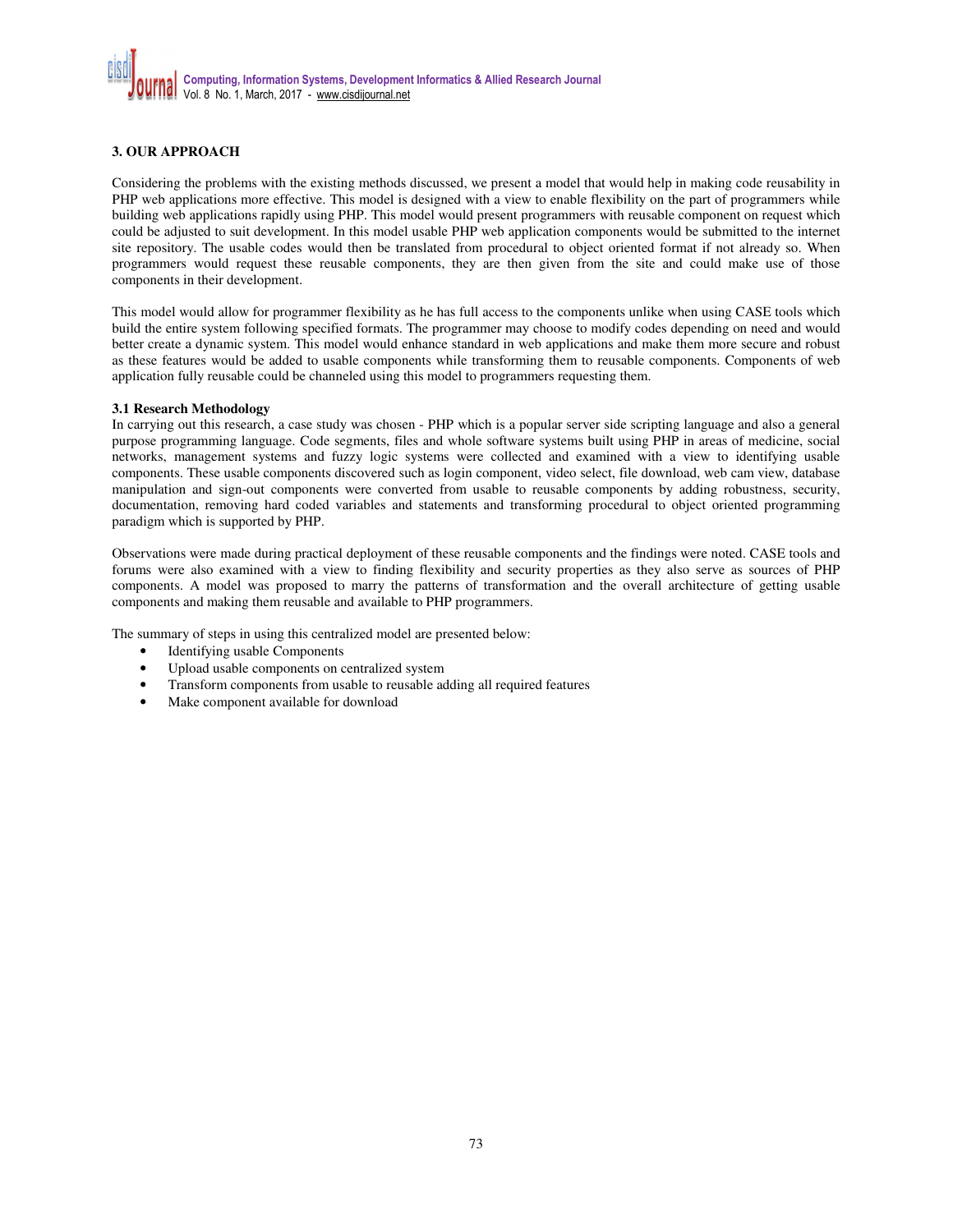

**Figure 2; Centralized Repository for Web Application Component Reuse** 

# **3.2 Transformation from Usable to Reusable Code**

The following sub sections show transformation from procedural to object oriented components using a few example components. Some of these transformation feature documentation, security, generalization and object oriented programming. Transformations are made with the aim of making the components reusable (Lim, 1994).

# **3.3 Transforming Login Component (Security and OOP)**

The code sample below shows the typical usable php login :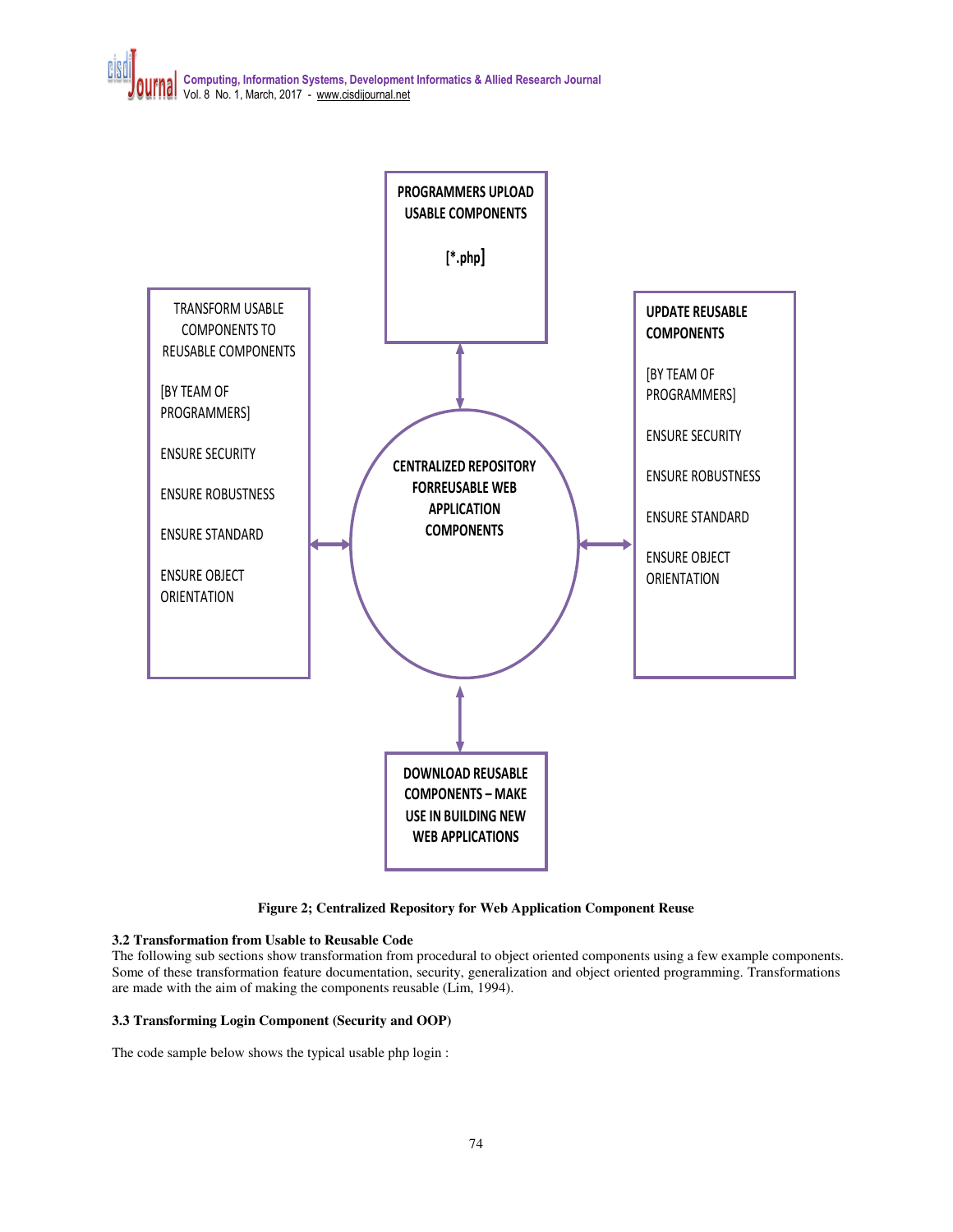\$username = strtolower(\$\_POST['username']); \$password = md5(strtolower(\$\_POST['password'])); \$qry = mysql\_query("select \* from users where username = ('\$username') and password = ('\$password') ") or die(mysql\_error());  $\text{Sno} = \text{mysgl\_num\_rows}(\text{Sqry});$ if  $(\text{§no} == 0)$  {  $\text{\$error} = \text{Wrong login details}; s$ }

# **Code segment 4.2 Sample Login Procedural component**

The transformed procedural code would look this way in object oriented format:

```
class users 
{ 
public function login($username,$password) {
           $username = mysql_real_escape($username); 
           $password = mysql_real_escape($password); 
           $qry = mysql_query("select * from users where username = ('$username') and password = ('$password') "); 
          if (mysql_num_rows($qry) > 0) {return true;}
           else {return false;} 
           } 
} 
//usage 
\text{Suser} = \text{new users}();
$login = $user->login($_POST['username'], $_POST['password']); 
if ($login) 
{ 
//next action 
}
```
### **Code segment**

### **3.3 Object Oriented Login component**

From the code segments on login (procedural and object oriented), there are extra lines of code but the output is more structured. Programmers argue that codes are functional even though not structured and could be reused this way. This issue is further discussed in section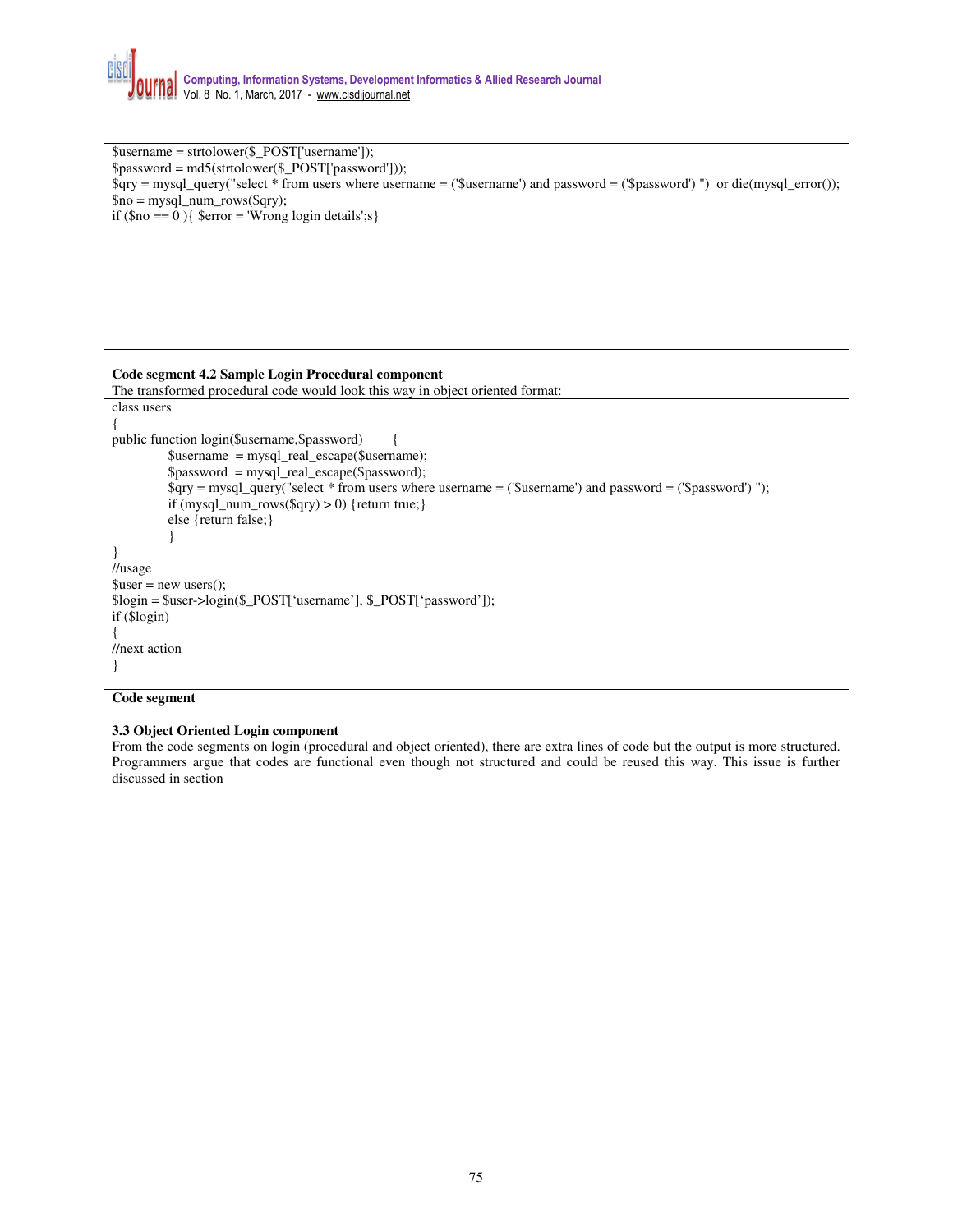# **Transforming Data Base Manipulation Code (Security and Oop)**

The code segments below show the common components used in inserting, updating and deleting data in database table. It is entirely usable and meets the functionality demanded in the web application.

<?php

\$result=mysql\_query("insert into users values

('\$\_POST['name']','\$\_POST['email']',NULL)");

?>

# **Code segment 4.4 Database Insert Component**

<?php

 $$id = $POST['id$ ;

\$result=mysql\_query("update users set username = '\$\_POST['name']', email = '\$\_POST['email'] where id = \$id ");

?>

**Code segment 4.5 Database Update Component** 

<?php

 $$id = $POST['id']$ ;

\$result=mysql\_query("delete from users where id = \$id ");

?>

**Code segment 4.6 Database Delete Component** 

<?php

 $$id = $POST['id$ ;

\$result=mysql\_query("select \* from users where (regno LIKE '%\$search%')");

?>

**Code segment 4.6 Database Search Component** 

<?php

\$con= mysql\_connect('localhost','root',password');

\$db = mysql\_select\_db('school',\$con);

?>

**Code segment 4.6 Database Connect Component**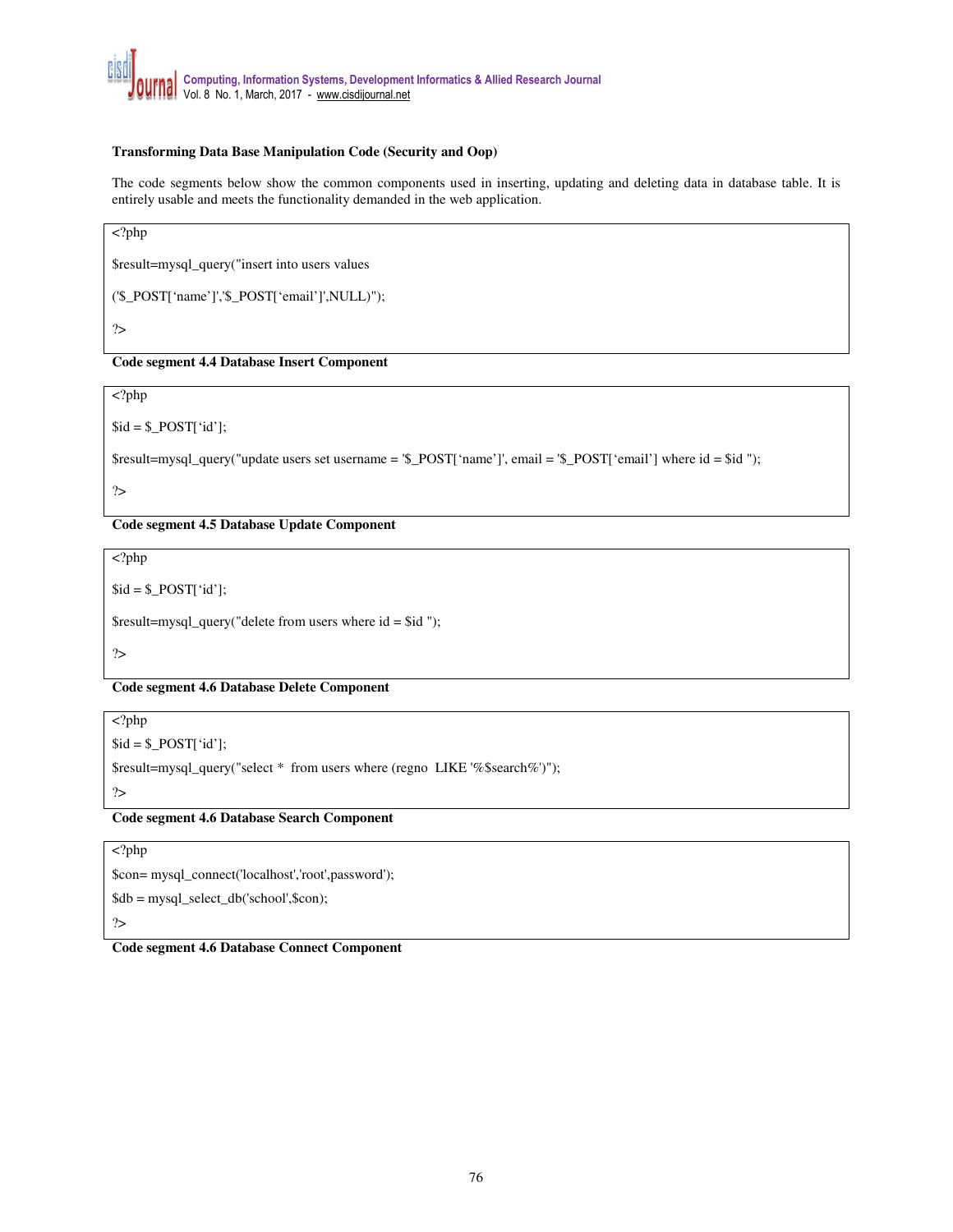Transforming these components to object oriented format, we have:

```
<?php 
Class Database 
{ 
           Public function connect($db,$host,$user,$pass) 
           { 
           try { 
           $mysql = new PDO ("mysql:dbname=$db;host=$host,$user,$pass"); 
           } catch (PDOException $e) 
           { return 'Connection failed: '. $e->getMessage(); } 
           } 
           Public function insert($table,$colums,$values){ 
           $qry = mysql_query("insert into $table values ($values)") ; 
           } 
           Public function delete($table,$id,$value){ 
           $qry = mysql_query("delete from $table where $id = $value") ; 
           } 
           Public function update($table,$id,$idval,$colums,$values){ 
           \text{Scolumns} = \text{split}(\cdot, \cdot, \text{Scolumns});\text{Svalues} = \text{split}(\cdot, \cdot, \text{Svalues});$sizeCol = $izeof($columns);$items = ';
           For (\frac{\xi_i=0;\xi_i<\xi_s}{zeCo!;\xi_i++}){\text{Stiems}} = {\text{Scolums}}[$i].`='.\text{Svalues}[$i];{}$qry = mysql_query("update $table set $items, where $id = $idval") ; 
           } 
} 
//example usage 
\frac{1}{3} $database = new Database();
// $database-> connect('dbname','myhost','myuser','mypass'); 
// $database-> insert('users','username,password','test1,pass1'); 
// $database-> update('users','username,password','test1,pass1'); 
// $database-> delete('users' ,1); 
?>
```
# **Transforming Sms Sending Code (OOP)**

Sending sms from web applications designed using php can be achieved using the code segment below. The sms services provider is xwireless.net.

```
$thestring= 
'http://smsc.xwireless.net/API/WebSMS/Http/v1.0a/index.php?username=marstext.com&password=Switbai.2014_rome&sender
=Switbai&to='.$tempmobile.'&message='.$msg; 
$url = $the string;$ch = curl\_init();
curl_setopt($ch, CURLOPT_URL,$url); 
curl_setopt($ch, CURLOPT_RETURNTRANSFER, 1); 
$contents = curl_exec ($ch);s 
curl_close ($ch); 
//////end of sending SMS
```
**Code segment Object Oriented component for sending sms**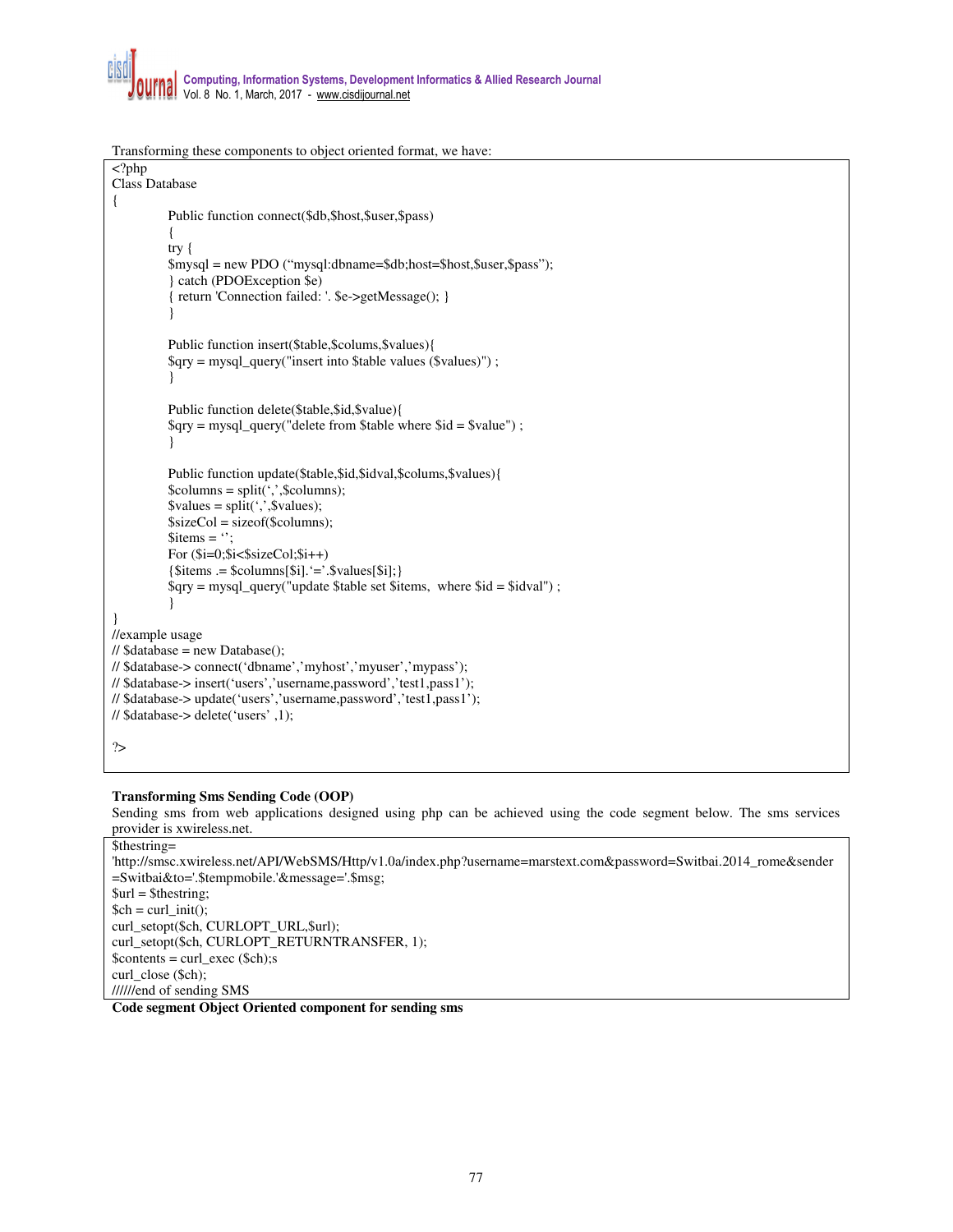# **Transforming Mailing Code (Documentation And Robustness)**

The php mailing component commonly used in contact forms and automated mail responses is shown below:

// send mail

mail("webmaster@example.com",\$subject,\$message,"From: \$from\n");

This usable code lacks robustness and reusability. The code segment below shows the more robust form: <?php require 'PHPMailerAutoload.php'; \$mail = new PHPMailer; \$mail->isSMTP():  $\angle$ // Set mailer to use SMTP \$mail->Host = 'smtp1.example.com;smtp2.example.com'; // Specify main and backup SMTP servers \$mail->SMTPAuth = true; // Enable SMTP authentication<br>\$mail->Username = 'user@example.com'; // SMTP username \$mail->Username = 'user@example.com'; // SMTP us<br>\$mail->Password = 'secret'; // SMTP password  $$mail$ -> $P$ assword = 'secret'; \$mail->SMTPSecure = 'tls'; // Enable encryption, 'ssl' also accepted \$mail->From = 'from@example.com'; \$mail->FromName = 'Mailer'; \$mail->addAddress('joe@example.net', 'Joe User'); // Add a recipient \$mail->addAddress('ellen@example.com'); // Name is optional \$mail->addReplyTo('info@example.com', 'Information'); \$mail->addCC('cc@example.com'); \$mail->addBCC('bcc@example.com');  $$mail>WordWrap = 50;$  // Set word wrap to 50 characters \$mail->addAttachment('/var/tmp/file.tar.gz'); // Add attachments \$mail->addAttachment('/tmp/image.jpg', 'new.jpg'); // Optional name \$mail->isHTML(true); // Set email format to HTML \$mail->Subject = 'Here is the subject'; \$mail->Body = 'This is the HTML message body <br/>b>in bold!</b>'; \$mail->AltBody = 'This is the body in plain text for non-HTML mail clients'; if(!\$mail->send()) { echo 'Message could not be sent.'; echo 'Mailer Error: ' . \$mail->ErrorInfo; } else { echo 'Message has been sent'; }

From the code sample, it is seen that transforming the component from usable to reusable component makes for more lines of code and documentation. This would make future use easier and give the programmer more flexibility and features to manipulate.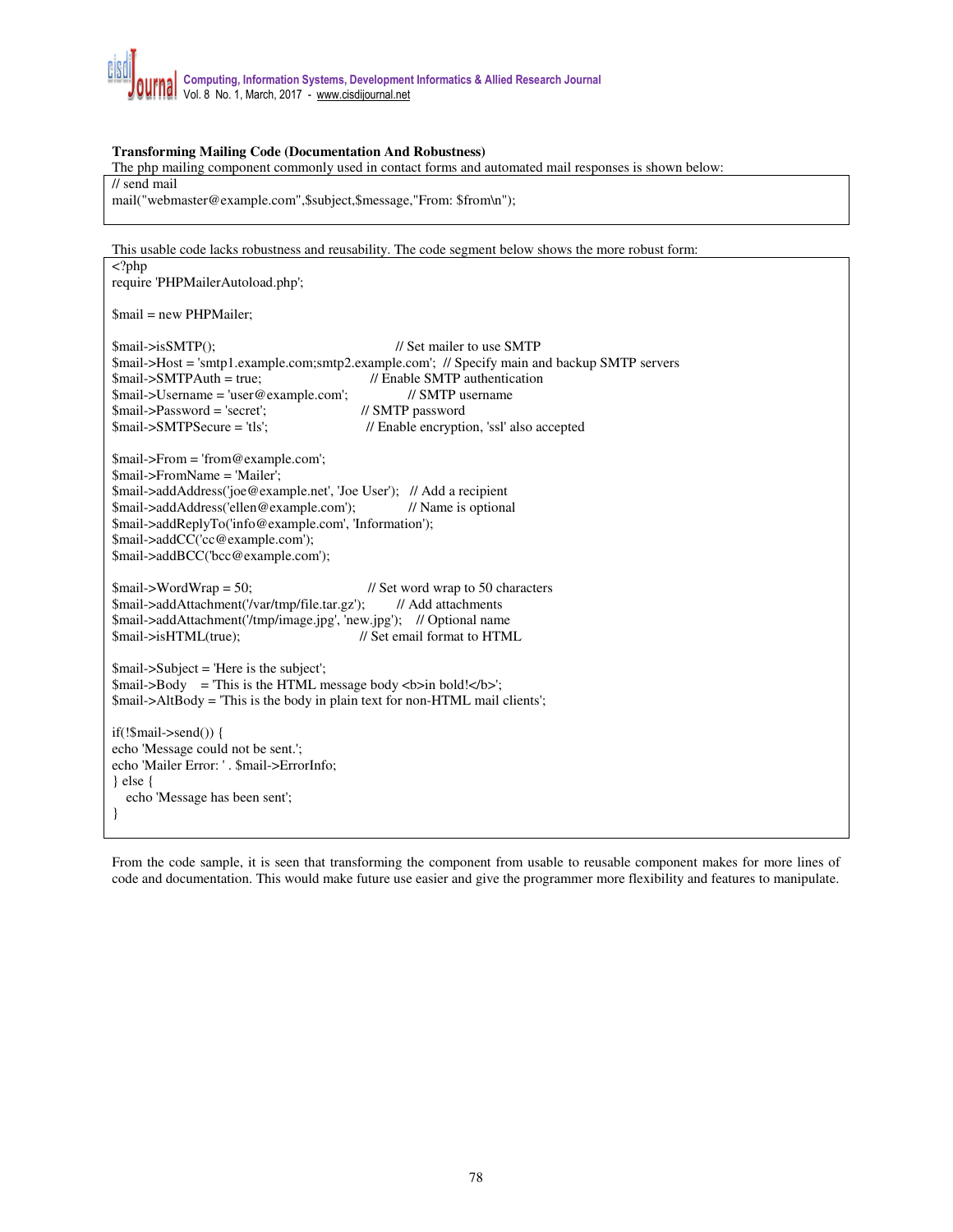# **Transforming Sign Out Code (Generalization)**

The code segment below is used in carrying out a signout operation in web applications using php.

<?php session\_start(); session\_destroy(); header ('Location: index.php'); ?> Transforming this code would aim at making it more general thus: <?php session\_start(); session\_destroy(); \$destination = \$\_GET['destination]; header ('Location: \$destination);

?> /\* usage Signout.php?destination=destination.php \*/

From the code segment, effort was made to make the code reusable by making the destination generic after sign out has being completed. This same logic could be applied to the login form.

### **Adding Enhancement Features**

Kelleher (2010) showed that in order for the web application components to meet the test of time, features such as security, robustness and standard must be inputted into the reusable components. Security standards in connecting to databases involve the use of PDO (php data objects) instead of the normal procedural unsecure connection methods adopted by programmers. The code segment below shows a reusable PDO database connection component. It could be concluded that transformation from usable to reusable components require effort to make the component robust, secure and well documented.

 $\overline{\langle$  ?php try { \$mysql = new PDO ('mysql:dbname=example;host=localhost','root','password'); } catch (PDOException \$e) {echo 'Connection failed: '. \$e->getMessage();} //usage \$user = new User('testuser','password',\$mysql); ?>

From the code segment, such security feature could be added during the transformation from procedural to object oriented programming. Transformation to reusable components should also include some form of robustness and generic variable usage (Tramontana, 2009).

# **4. CONCLUSION**

Web application component reuse means making use of usable web application components by transforming such components from usable to reusable components. Such transformations would involve removing hard coding, making procedural components object oriented, adding documentation and carrying out testing. Although there are CASE tools and forums for obtaining components, a centralized system for component reuse, which would solve the problem of programmer flexibility while retaining standard and quality of applications developed, was proposed. This model would allow for uploads of usable components which are transformed by a team of programmers to reusable components and made available for future reuse. In conclusion, web applications have come to stay and in the near future, we would need only computers with web browsers and an access to the internet in order to make use of applications formerly installed on the computers operating systems. In order to enhance the development of such web applications, component reuse through an efficient centralized platform would ensure the production of quality web applications while retaining programmer flexibility.